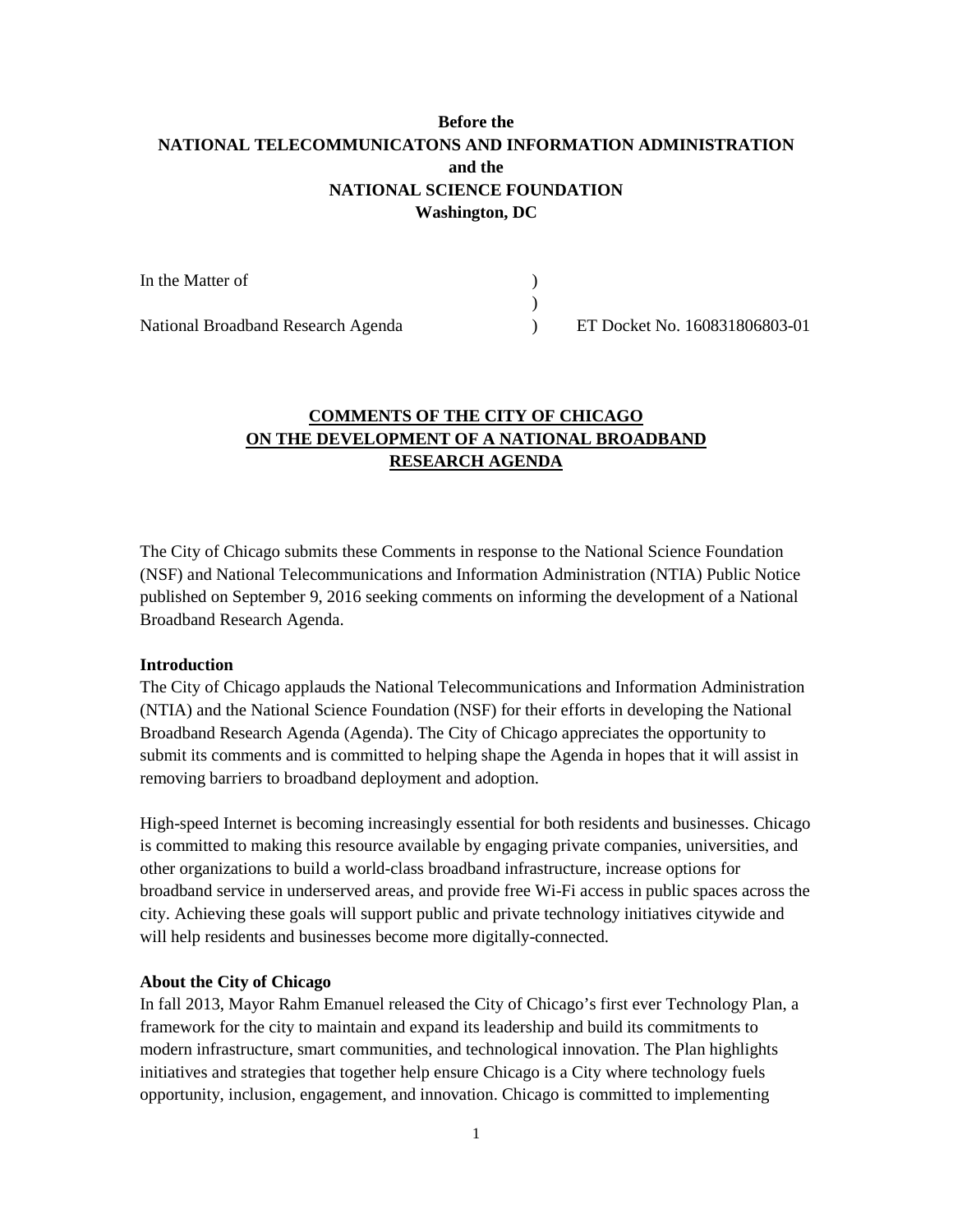policies that make the City friendly to urban technology experimentation—allowing Chicago to become a global leader in environmental sensing, spectrum research, and wireless connectivity, while enabling researchers to develop solutions to city problems.

Chicago seeks make every neighborhood a "smart community," where our residents and businesses are able to fully participate in the digital economy. Increasing access and building the digital skills among our residents and businesses yields increased job placement, broadband market demand, and business growth opportunities. Through school- and community based efforts, the City has helped make technology relevant to residents' and businesses' needs and interests. The City has partnered with community leaders, nonprofits, and businesses to develop best practices from local research and programs, such as the Smart Communities initiative.

Chicago has long been committed to understand technology access and use in Chicago. In 2008, Chicago partnered with the University of Illinois Chicago and the University of Iowa to conduct the first citywide survey that would help determine patterns of access and use at a neighborhoodlevel. The results of this survey were published in **Digital Excellence:** A Citywide View of Technology Use in 2009. This neighborhood-level data was critical to meaningful planning and targeting digital inclusion activities in our city. The data also informed the City's Smart Communities Master Plan and Broadband Technology Opportunities Program (BTOP) grant applications.

Chicago's Smart Communities program, which received a \$7 million Sustainable Broadband Adoption (SBA) grant as a part of BTOP, aimed to create a "culture of digital excellence," in nine low and moderate-income community areas of the city of Chicago. Evaluating the impact of the programs in these communities was built into the program design. Two additional citywide surveys were conducted in 2011 and 2013 at different points during and post-BTOP programming implementation. In additional, focus groups and targeted surveys with program participants were conducted. Using mixed methods and addressing results for the neighborhood, residents, and community organizations, the follow-up studies focused on the following:

• **Neighborhood-level change in the Smart Communities, compared to other Chicago community areas.** Given the emphasis on creating a culture of technology use in the communities, examining change at the neighborhood level is a fundamental part of this evaluation. Using multilevel (hierarchical) statistical models and neighborhood estimates drawn from citywide surveys in 2008, 2011 and 2013, the analysis shows the Smart Communities experienced a greater rate of growth in Internet use, home broadband adoption, and several activities online, compared to similarly-situated Chicago community areas. The differences are large and statistically significant. Chicago is the only U.S. city to have neighborhood-level data over time, and so this report offers a rigorous and nationally significant study of the effects of a BTOP initiative.<sup>1</sup>

<sup>1</sup> See Mossberger, Tolbert, and Anderson (2014). *Measuring Change in Internet Use and Broadband Adoption: Comparing BTOP Smart Communities and other Chicago Neighborhoods [Updated 2014]*. Retrieved from https://coppcommunity.asu.edu/sites/default/files/REVChicagoSmartCommunitiesCHANGE042514-final%20(2).pdf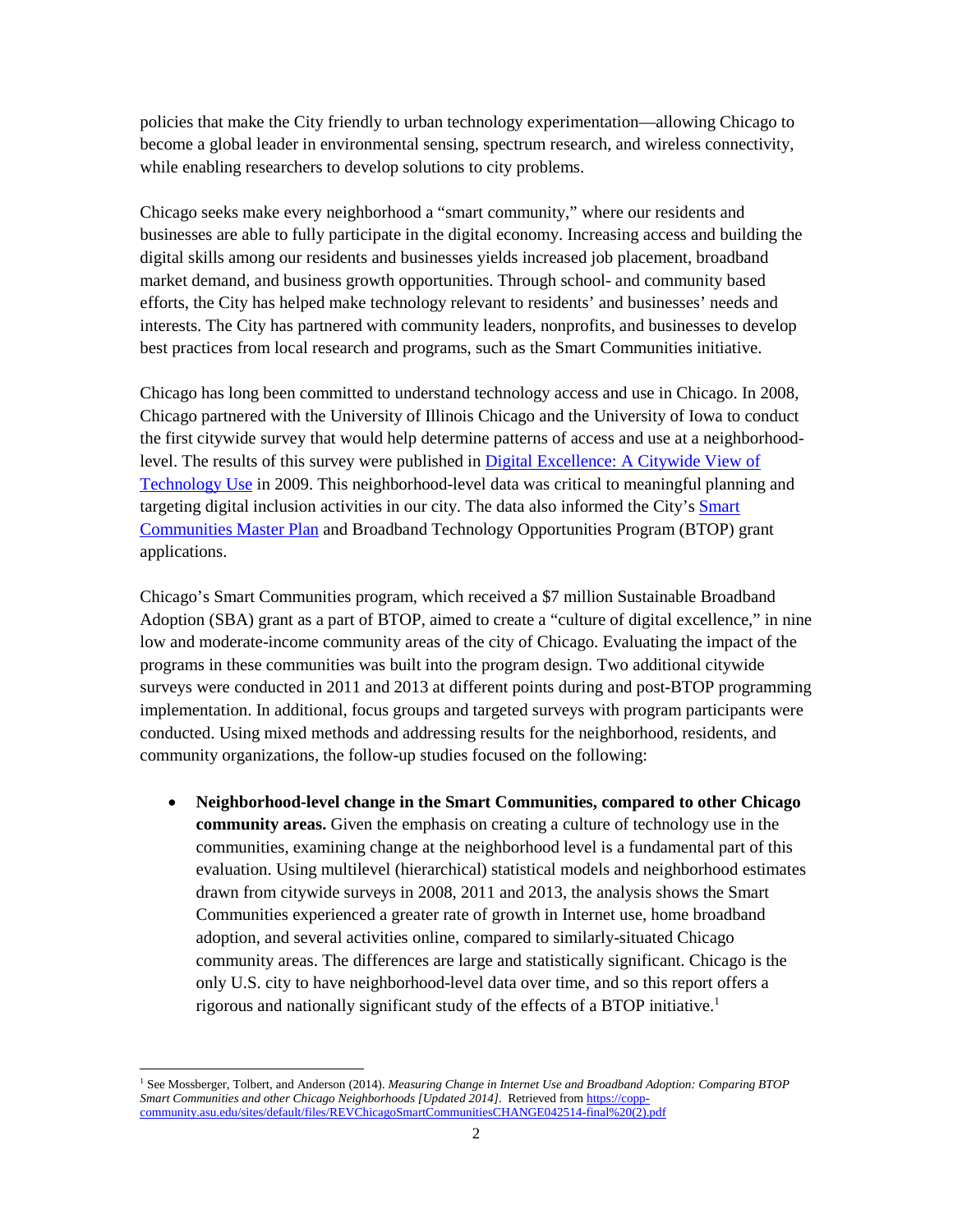- **An in-depth examination of outcomes, benefits and challenges for participants at the FamilyNet Centers.** This is the largest program, open to all residents, and this study complements the neighborhood-level data by showing what participants are doing online, the benefits they perceive from Internet use, and continued needs for the future. Questions were also asked about sharing of computers and Internet connections with neighbors, to understand whether this might have contributed to neighborhood change. The FamilyNet Center model integrates technology training with other assistance and activities, and was initially implemented within six LISC Chicago-led Centers for Working Families. The free Internet skills training was offered in English and Spanish. Although the federal funding through the Broadband Technology Opportunities Program (BTOP) ended in January 2013, the centers have since been expanded to 12 sites through funding from Americorps, the City of Chicago, and Comcast, and so this report may offer guidance for future program delivery. Among the outcomes tracked in the follow-up survey of participants were Internet use, broadband at home, self-reported skills, activities online, and self-reported benefits attributed to Internet use. <sup>2</sup>
- **Results for community organizations, for providing technology leadership in the community.** The Civic 2.0 training was a distinctive program that offered training in Internet use for community leaders to enable them to find resources for their communities and to access data and information online about neighborhood issues. The courses were taught by Tech Organizers who worked with community groups and did more general outreach. A follow-up survey of 231 individuals that were Civic 2.0 participants showed the following:
	- o Seven in ten had research policy issues since taking the courses, and over 50% had accessed other information online.
	- o Nearly half the respondents 45%- sad they used the neighborhood data portals after the classes.
	- o Fewer respondents engaged in contacting, posting or commenting, and a small minority (under 10%) created websites, blogs or Facebook pages after the class.
	- o Nearly half of the participants said they had more online interaction around neighborhood issues following the classes. <sup>3</sup>

These surveys and the resultant studies helped to determine that and have informed additional digital inclusion investments made through the Connect Chicago program, which Mayor Emanuel announced in April 2016.

Chicago has a track record of convening partners across sectors to meet challenges. Based in Chicago, UI LABS is a major shared research organization focused on creating partnerships

<sup>&</sup>lt;sup>2</sup> See Mossberger, Feeney, and Li (2014). Smart Communities Evaluation: FamilyNet Centers. Retrieved from https://livepolicyinformatics.ws.asu.edu/sites/default/files/%5Bterm%3Aname%5D/%5Bnode%3Acreate%3Acustom%3AYm%5D/smartcommu nities\_familynetcenters.pdf

<sup>3</sup> See Mossberger, Benoit Bryan, and Brown (2014). Smart Communities Evaluation: Civic 2.0 Participant Surveys and Interviews with Partner Organizations. Retrieved from https://live-

policyinformatics.ws.asu.edu/sites/default/files/%5Bterm%3Aname%5D/%5Bnode%3Acreate%3Acustom%3AYm%5D/smartcommu nities\_civic2surveyinterviews.pdf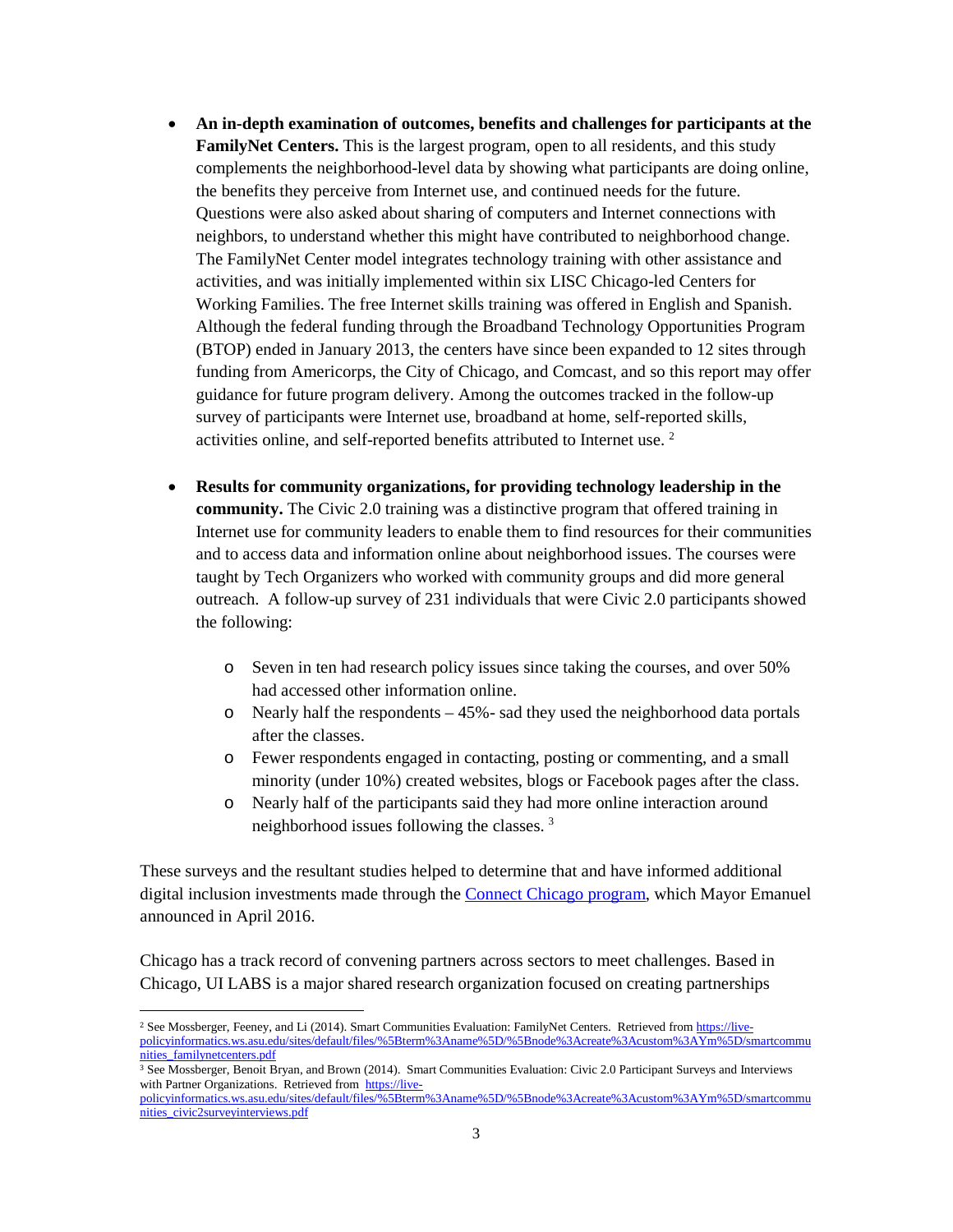between industry and research universities to create new technologies and businesses. UI LABS and partners are focusing on bridging technology and manufacturing. UI LABS received a \$70 million grant from the Department of Defense to establish the Digital Manufacturing and Design Innovation Institute as part of the National Network for Manufacturing Innovation. The proposal involved top research universities led by the University of Illinois and Northwestern University, large companies, including Boeing, Caterpillar, and Microsoft, and venture funds, including Andreessen Horowitz, Lightbank, and New Enterprise Associates. Further City Digital, which is part of UI LABS, uses Chicago as a testbed for technology and demonstration, focusing on four critical impact areas: Energy Management, Physical Infrastructure, Transportation, and Water and Sanitation. City Digital, together with its public, private and academic partners, identifies programs and pilots that focus on value which can only be unlocked through collaboration and coordination of partners and data to improve the design, creation, use, interactivity and impact of urban infrastructure. City Digital enables experiments at scale to develop real solutions for the marketplace, so that, if successful, they can continue and be extended to have impact in other cities.

Chicago is also a partner in the NSF-funded Array of Things (AoT) program.<sup>4</sup> AoT is a network of interactive, modular sensor boxes that are being installed on street poles around Chicago, and in other cities around the world, to collect real-time data on environment, infrastructure, and activity for research and public use. The project is led by the Urban Center for Computation and Data of the Computation Institute, a joint initiative of Argonne National Laboratory and the University of Chicago. The project also involves partnerships with scientists at academic institutions including Northern Illinois University, University of Illinois at Chicago, University of Illinois at Urbana-Champaign, DePaul University, Illinois Institute of Technology, Purdue University, University of Notre Dame, Arizona State University, the Santa Fe Institute, University College London, Clemson University, and the Institute for Advanced Architecture of Catalonia.

Finally, the City plays a key role in implementing broadband deployment through its management and stewardship of the public right-of-way (ROW). Multiple city departments, led by the City's department of transportation, work with industry to coordinate advanced broadband deployment. The City's goal is to strike a balance between facilitating deployment of advanced broadband infrastructure with careful stewardship of the City's dense, layered ROW and public spaces.

### **Responses to Questions from this Docket**

## *4. What are the critical data and research needs in the areas of broadband deployment and access?*

Additional research is needed to better understand broadband deployment and access patterns generally and at the neighborhood-level. Having access to more open, granular data on wireline and mobile subscriptions and pricing would help target improvements and address policy

<sup>4</sup> See http://arrayofthings.github.io/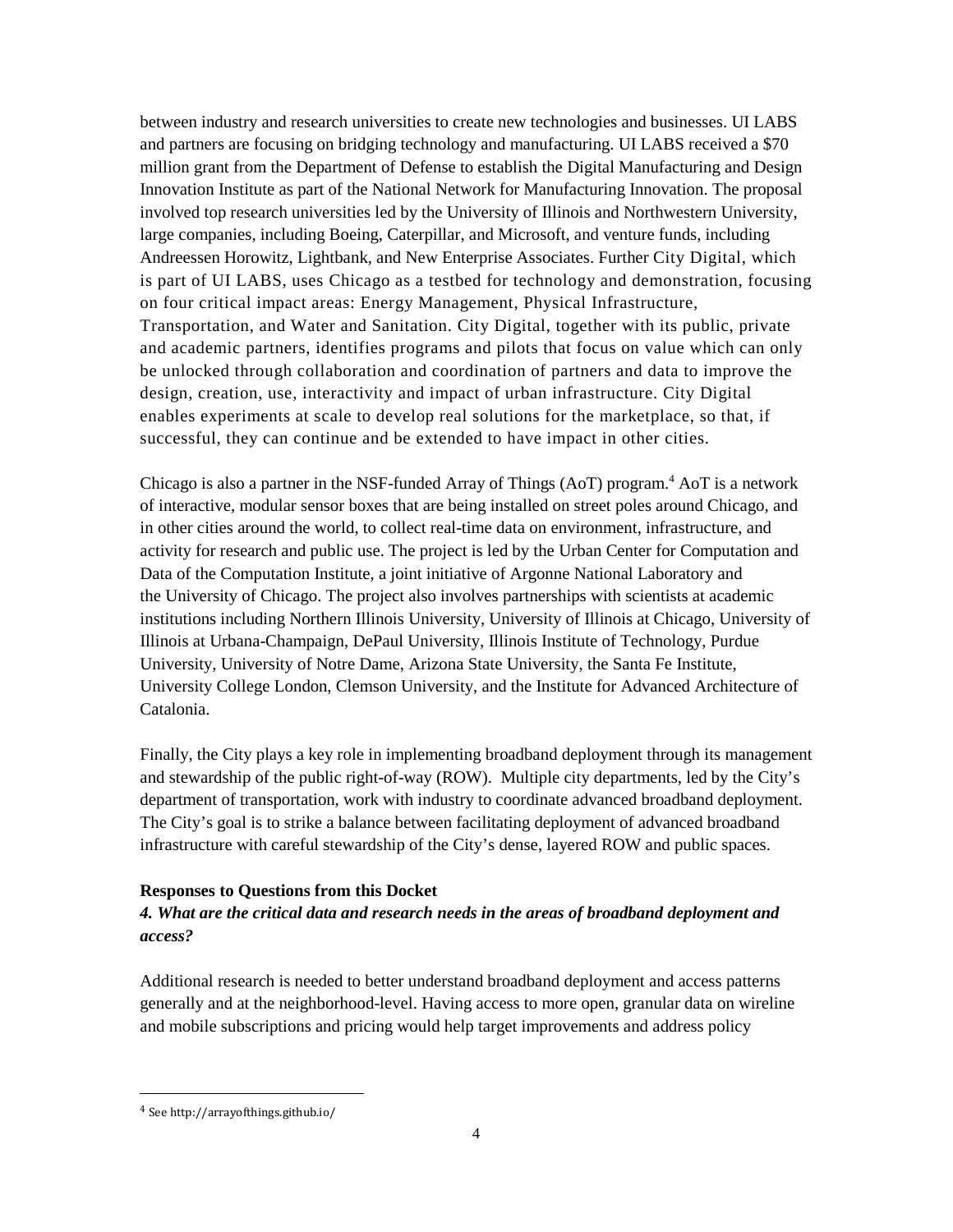questions. In addition, there is also a need for research regarding how best to facilitate broadband deployment in dense, urban environments like Chicago where ROW space is limited.

First, more research and analysis of local wireline competition is needed. How does pricing influence at-home broadband adoption? How does the presence of two, three, or more wireline providers influence the price, speed, and infrastructure upgrades? How will modernized policy interventions like Lifeline influence local competition and pricing?

Second, more research is needed on the role anchor institutions play in community access. In Chicago, parks, libraries, and schools all play a role in community connectivity. Do public computing and free Wi-Fi programs supplement at-home use, spur new at-home use, or replace at-home use? How does the role of anchor institutions vary between communities? Studying these questions can inform local investments and partnerships.

Third, more research is needed on the interaction of mobile and at-home wireline Internet access and utilization. Applying for jobs, applying for a college, and filing taxes might be a challenge to accomplish on a mobile device and through mobile subscription alone. Who are the Americans that rely exclusively on mobile subscriptions? How does their use of their Internet access differ from those with wireline access or wireline and mobile access? What are the implications of high mobile-exclusive users to local economic and civic health?

Finally, the City also encourages NTIA to support directly and to coordinate needed research on the physical infrastructure that will be necessary to achieve deployment and access goals. Chicago's dense, urban built environment, with a ROW already full of legacy physical plant, creates implementation challenges for both industry and the City itself. The City devotes significant resources to ROW coordination and management. We believe NTIA could support research focused on analysis of physical deployment strategies. For example, NTIA could conduct additional research on use of multi-function street poles engineered for use by multiple broadband providers. This is research that is especially well-suited for the federal government to take up, given its ability to convene industry, local governments and other participants. In our experience, this is an area that deserves more research focus.

## *10. What are the critical data and research needs in the area of broadband and its economic and social impact?*

To determine the economic and social impact of broadband access, the field needs more outcomes-based evaluations and more longitudinal studies to understand the impact of broadband access, broadband utilization, and high-speed broadband for households and communities. Filling this research gap could guide local and nonprofit work. It could also evaluate the social and economic impacts of new federal interventions like the modernization of Lifeline.

There is an opportunity to understand how broadband investments translate to other community benefits. We recommend that the NSF and NTIA prioritize research on how broadband access and utilization impact the following socioeconomic categories: financial health and literacy,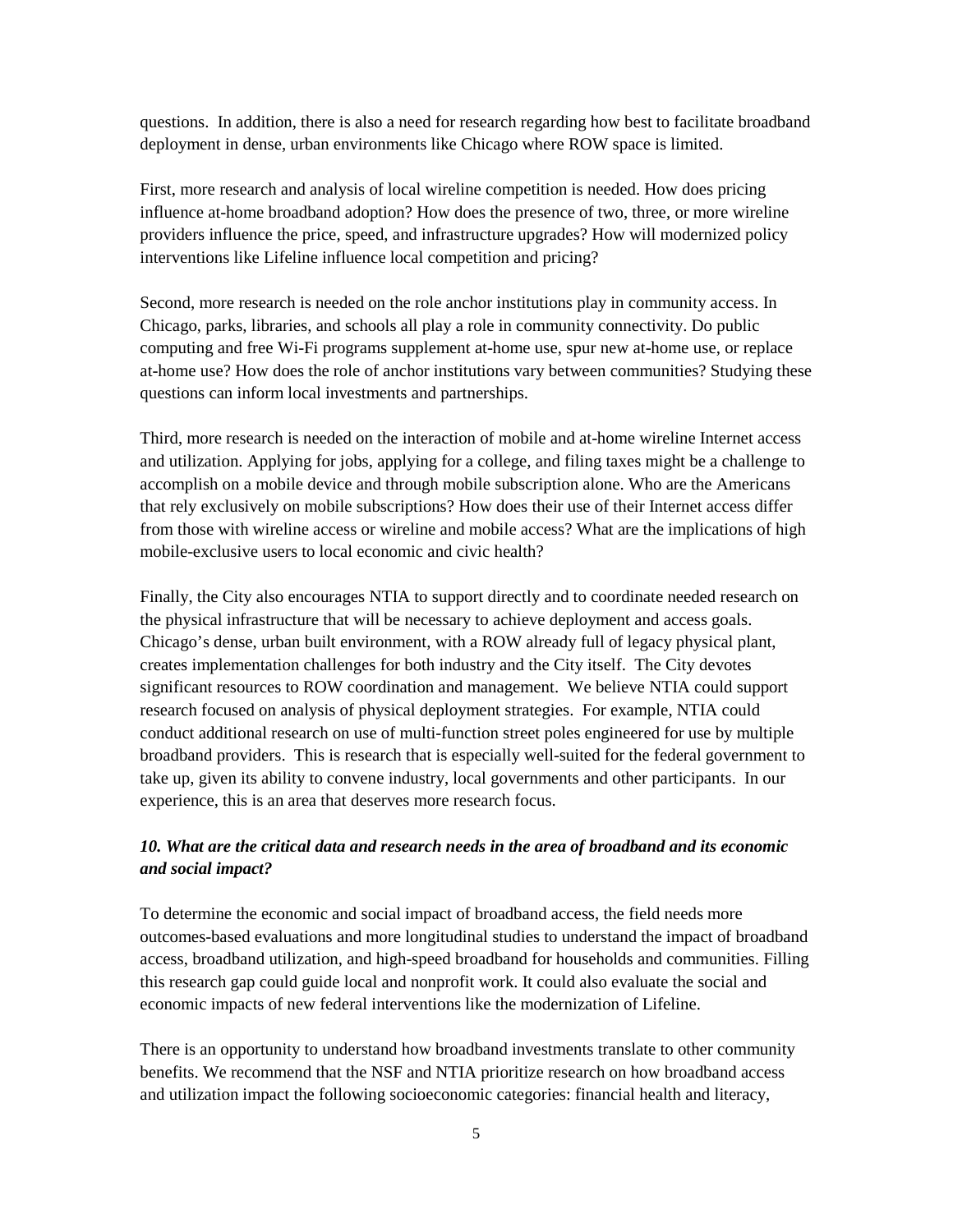educational outcomes and college readiness, civic engagement metrics (voting, service, etc.), and public health. Of course, since projected positive outcomes of information access are not fully known and difficult to capture, the NSF and NTIA can encourage mixed method research incorporating qualitative data gathering to measure quality of life, confidence, and unpredicted impacts that do not fall within one of the predicted outcome categories.

It should also be noted that the cost-benefit analysis of next generation broadband infrastructure on the city and state level is also relatively understudied. Translating socioeconomic outcomes into projected costs and savings to local and state governments could inform local strategic broadband plans and infrastructure financing.

# *13. What opportunities exist to improve the sharing of research from federal research programs with external stakeholders (e.g., industry, academia)? Likewise, how can external stakeholders better share their research with federal agencies?*

The federal government can play an important coordinating and convening function when it comes to broadband access, adoption, and outcomes research across sectors.

To that end, Chicago supports the NTIA's Community Connectivity Initiative to develop "new tools to support communities working to accelerate broadband deployment, deepen broadband adoption, strengthen local policies, and use broadband to advance local priorities."<sup>5</sup> This Initiative is a step towards strengthening and increasing broadband data collection and research. The Community Connectivity Initiative has the potential to coordinate research and research needs across localities, industry, and universities.

After the foundation and relationships built during BTOP, the NTIA could be a compelling center for gravity for broadband research coordination, collaboration, sharing and benchmarking. The NTIA's plans to co-create a national connectivity assessment tool and a community connectivity framework with municipalities would add value. The Smart Chicago Collaborative, a civic organization dedicated to improving lives through technology, participates in this work. We see Chicago's participation in the Community Connectivity Initiative as supporting and guiding the Connect Chicago initiative<sup>6</sup>, our citywide initiative to close digital access & skill gaps. There is also an opportunity for the NTIA, through the Community Connectivity Initiative, to create common standardized terms and definitions to ensure comparability of data across the country.

In conjunction, the federal government can improve research sharing by leveraging existing organizations like UI LABS, who excel at bringing together partners across sectors to share research, co-develop, and speed solutions to market.

<sup>5</sup> See http://www2.ntia.doc.gov/CCI

<sup>6</sup> See http://connectchicago.org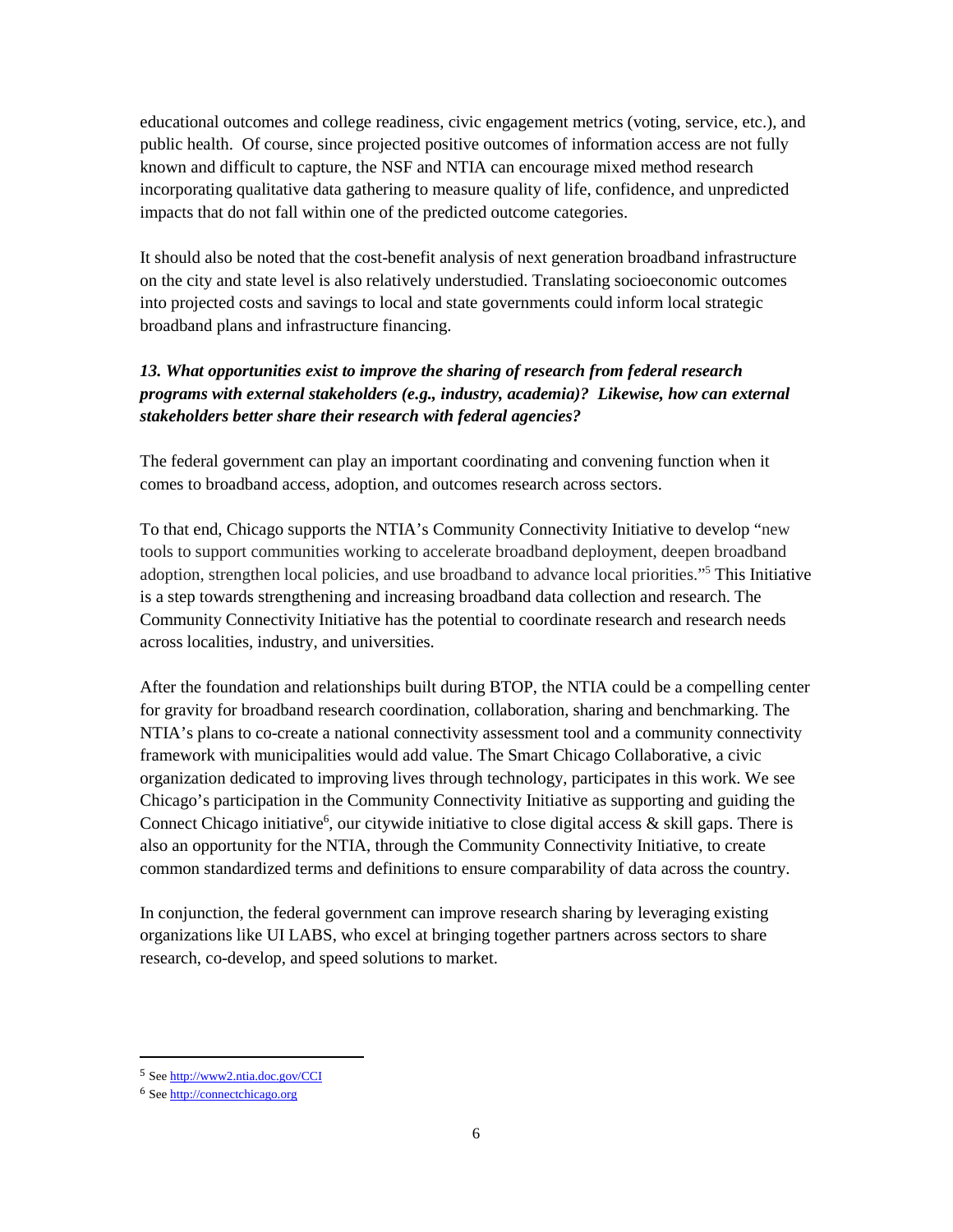Finally, the federal government, can as a requirement of any grant, require that data collected as a result of any grant program be published openly and in machine-readable formats through open data portals like Data.gov.

# *14. What are the suggestions for enhancing cross-disciplinary collaboration in broadband research?*

We recommend that the federal government explore the possibility of facilitating crossdisciplinary collaboration in broadband research as a convener and a grant maker. While the NTIA is already beginning to fulfill the convener and leader role through the Community Connectivity Initiative, federal funding can spur this work further. Either the NTIA or the NSF can incentivize or facilitate cross-disciplinary outcomes-based evaluations through a new grant program.

Further, cities and local governments, as key community service providers, can play a key role in these grants, bringing together partners across sectors and disciplines—public health, economic development, education—to facilitate more outcomes-based research.

# *16. Are there opportunities to collect new broadband-related data or expand current data sets within federal programs that fund and/or produce research?*

There are several opportunities for the federal government to improve and expand current data collection. The first and perhaps most important task would be to improve the existing public data sets on wireline subscriptions. A specific example of an improvement would to make the Federal Communications Commission's Form 477 data is available as a continuous variable rather than as a rating by census tract.

For the benefit of all researchers, the federal government – both the NTIA and the Census Bureau — can attempt to understand and share best practices for surveying Americans on broadband access. For instance, the American Community Survey (ACS) asks respondents if they have Internet access or an Internet subscription, what type of Internet access they have, and if they have a computer in their home. It is not clear how accurate the resulting data is. It would be useful to know if, based on the way questions are organized or how technical terminology is used, questions can be misleading. For instance, it is possible that ACS respondents could be underreporting when they have multiple types of Internet subscriptions. Understanding any measurement bias or surveying problems that the ACS has experienced in its first years of reporting these data would inform other researchers and cities undertaking their own surveying projects.

Finally, the NTIA and NSF should leverage their work in other related areas—whether it's in support of the National Public Safety Broadband Network, or the Advanced Wireless Research Initiative to identify new data sets that should be collected—for example, spectrum usage. How is wireless spectrum being used and how can it be used more effectively to address the proliferation of data that will be available through the Internet of Things? Through additional investment,